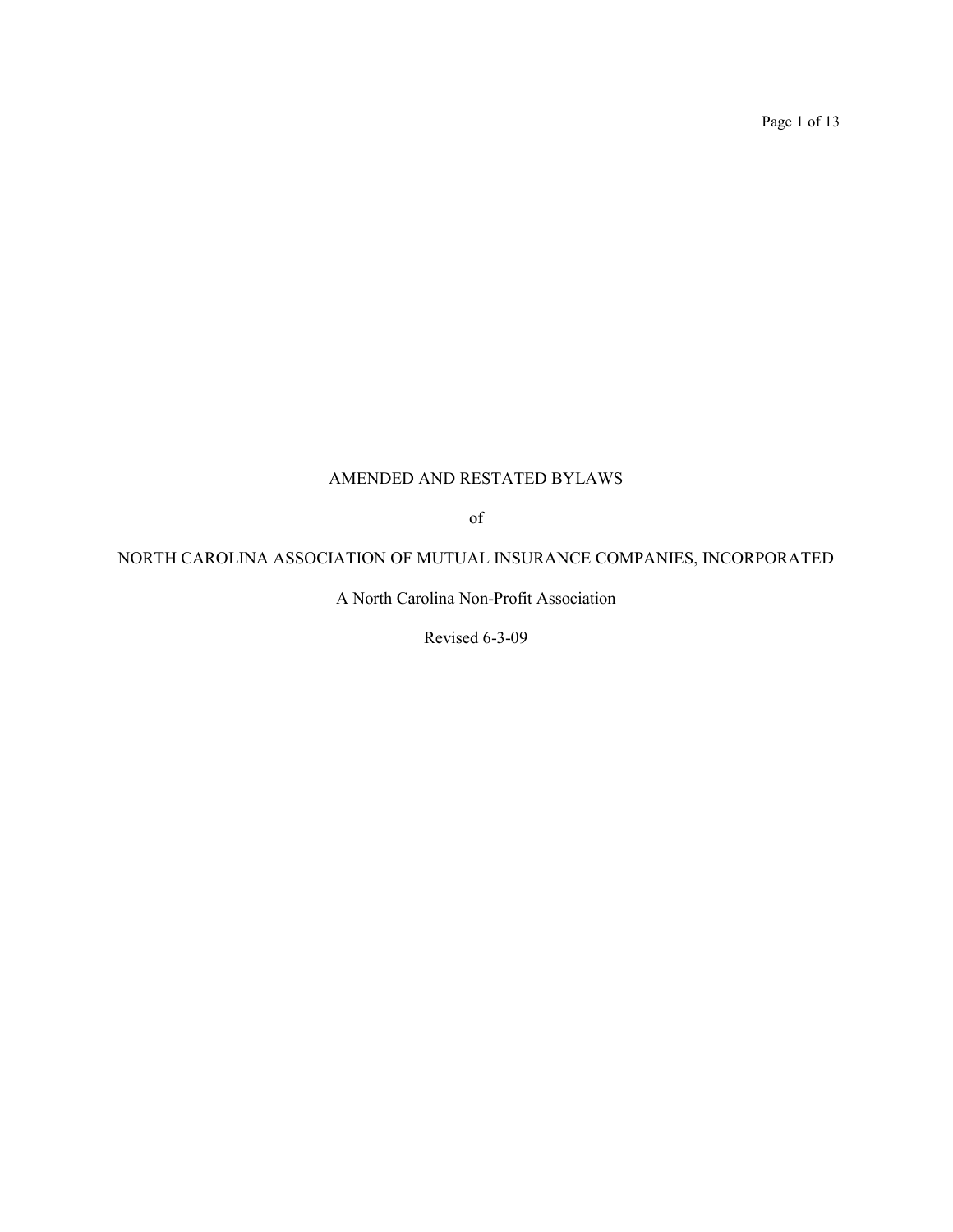#### ARTICLE I **Offices**

1.1 Principal office. The principal office of the North Carolina Association of Mutual Insurance Companies, Incorporated (the "Association") shall be located in Alamance County, North Carolina at219 W. Elm Street, Graham, NC 27253, or at such other location as may be designated by the Board of Directors.

1.2 Registered office. The registered office of the Association required by law to be maintained in the State of North Carolina may be, but need not be, identical with the principal office.

1.3 Other offices. The Association may have offices at such other places, either within or without the State of North Carolina, as the Board of Directors may designate or as the affairs of the Association may require from time to time.

# ARTICLE II

## Organization

 2.1 Nonprofit, Member Organization. The Association shall be governed by Chapter 55A of the North Carolina General Statutes as a nonprofit organization having members. The Association shall not authorize or issue any class of capital stock.

2.2 Members. The Association shall have two classes of members: Company Members; and Associate Members.

 2.2.1 Company Members. Only a mutual insurance company may be a Company Member. Any mutual insurance company admitted to the Association as a Company Member shall have the right to retain such membership for so long as (a) such entity remains a mutual insurance company, and (b) such entity's membership is not terminated as provided in these bylaws.

 2.2.3 Associate Members. Only an entity that is not a mutual insurance company and that is in a business or profession that is directly related to the insurance industry may be an Associate Member. The Board of Directors, in its discretion, may admit a person, as opposed to an entity, as an Associate Member.

 2.2.4 Application Review. The Board of Directors shall designate an Admissions Committee which shall be responsible for any investigation it considers necessary or appropriate with respect to any applicant for membership in the Association, after which it will conduct a vote on admission of any such applicant. An applicant shall be deemed admitted as a member upon the affirmative vote of a majority of the Admissions Committee. The Executive Committee shall constitute the Admissions Committee.

2.2.5 Dues. The amount of dues and method of dues payment shall be determined by the Board of Directors from time to time in its sole discretion.

 2.2.6 Termination of Membership. A membership may be terminated on the basis of any one or more of the following: (a) non-payment of dues after thirty (30) days' prior written notice from the Association notifying the member of such non-payment; (b) a Company Member no longer existing as a mutual insurance company; (c) an Associate Member no longer being engaged in a business or profession directly related to the insurance industry; (d) such member's violation of these bylaws; (e) such member's breach, default, or violation of any rule, procedure, or policy imposed by the Association upon such class of membership and/or upon all members in general; and/or (f) as provided in Section 2.2.7 hereof.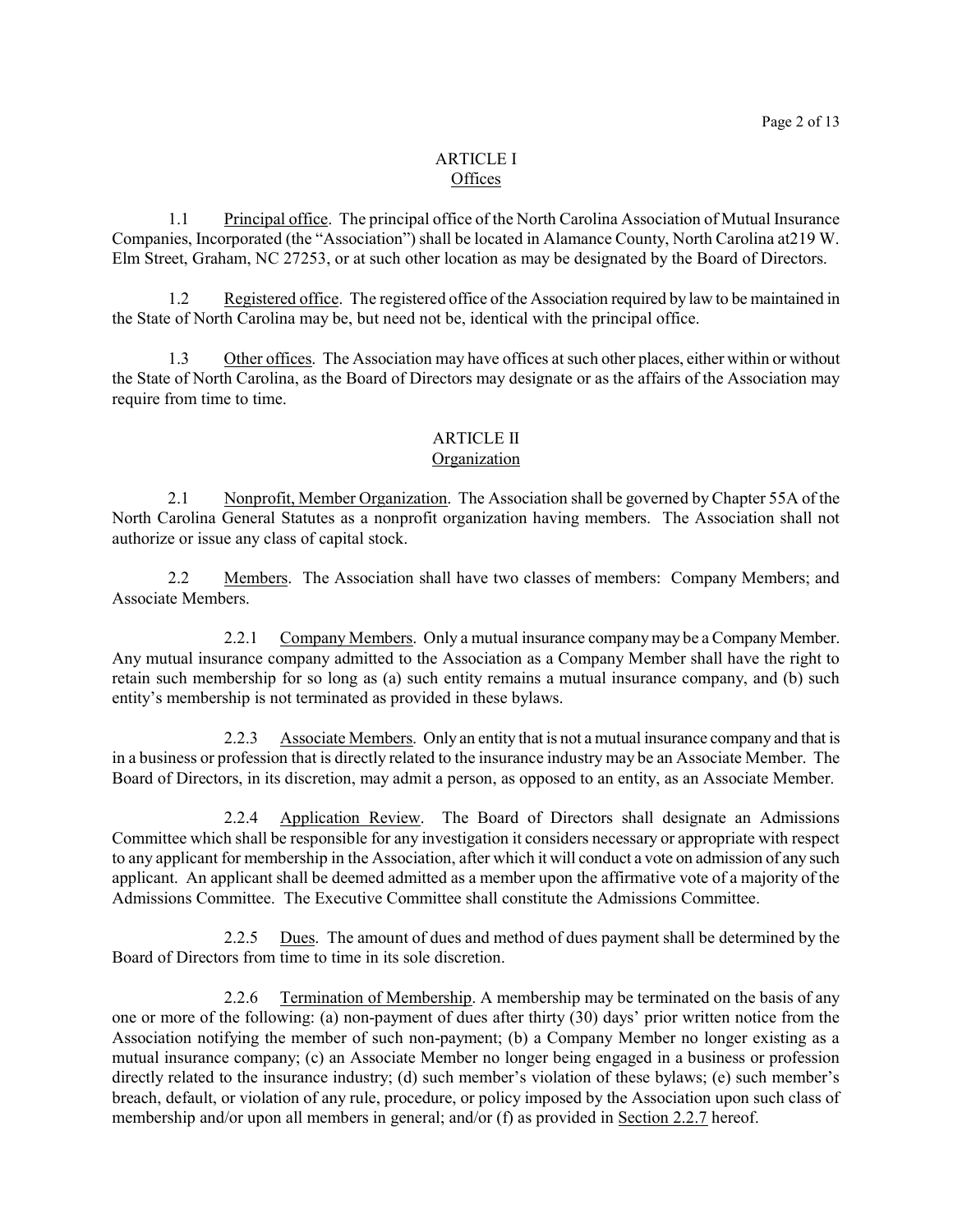2.2.7 Termination in Discretion of Board. The Association may also terminate the membership of any member if the Board of Directors determines that such termination is in the best interests of the Association. Under such circumstances, not less than thirty (30) days prior to the meeting at which the Board of Directors is to consider such membership termination the Association shall deliver written notice to such member of the date and time of such meeting and a reasonably detailed explanation of the basis for the proposed membership termination. Such member shall be invested to and allowed to be heard for a reasonable period of time at such meeting on the issue of the proposed termination. If the Board of Directors terminates such membership in accordance with this section, such termination shall be deemed effective five (5) days after the date of such action.

#### ARTICLE III Board of Directors

3.1 General Powers. The business and affairs of the Association shall be managed by its Board of Directors. Except as otherwise expressly provided by law, the Articles of Incorporation or these bylaws, all of the power of the Association shall be vested in the Board of Directors.

3.2 Number, term, and qualifications. The Board of Directors shall consist of two (2) Directors at Large, the President of the Association throughout his/her term in such office, the Vice President of the Association throughout his/here term in such office, the Executive Director of the Association throughout his/her term in such office, the Secretary of the Association throughout his/her term in such office, the Treasurer throughout his/her term in such office, and the immediate past President of the Association

3.3 Directors at Large. Each Director at Large shall be elected by vote of the members entitled to vote on the election of Directors at Large. The Directors at Large shall be elected for two (2) year terms. No Director at Large may serve consecutive terms as a Director at Large. Except as may be provided otherwise herein, Directors at Large shall be elected at the annual meeting of the members.

3.4 Qualifications of Directors. Each director, regardless of classification, and each officer must be an active executive officer, Director or employee of member or associate member companies as used in reference to a company member of their respective companies of a member in good standing of the Association. Any person who lacks such qualification shall not be eligible to hold any directorship or officer position. If any such person is already an officer and/or director of the Association, such person shall be deemed removed from such position effective as of the date that such qualification no longer exists. The Board of Directors shall have sole discretion to determine whether any person possesses such qualification.

3.5 Removal and Resignation. In addition to removal of a director pursuant to Section 3.4 hereof, any director may be removed at any time with or without cause by a vote of the members if the number of votes cast to remove him exceeds the number of votes cast not to remove him. A director may not be removed at a meeting (other than an annual member meeting at which election of directors normally occurs) unless the notice of the meeting states that one of the purposes of the meeting is removal of said director. A director may resign at any time by communicating his resignation to the Board of Directors. Such resignation is effective when communicated unless it specifies in writing a later date or subsequent event upon which it will become effective.

3.6 Conflict of Interest. The Conflict of Interest Policy attached hereto as Exhibit A is hereby incorporated herein by reference.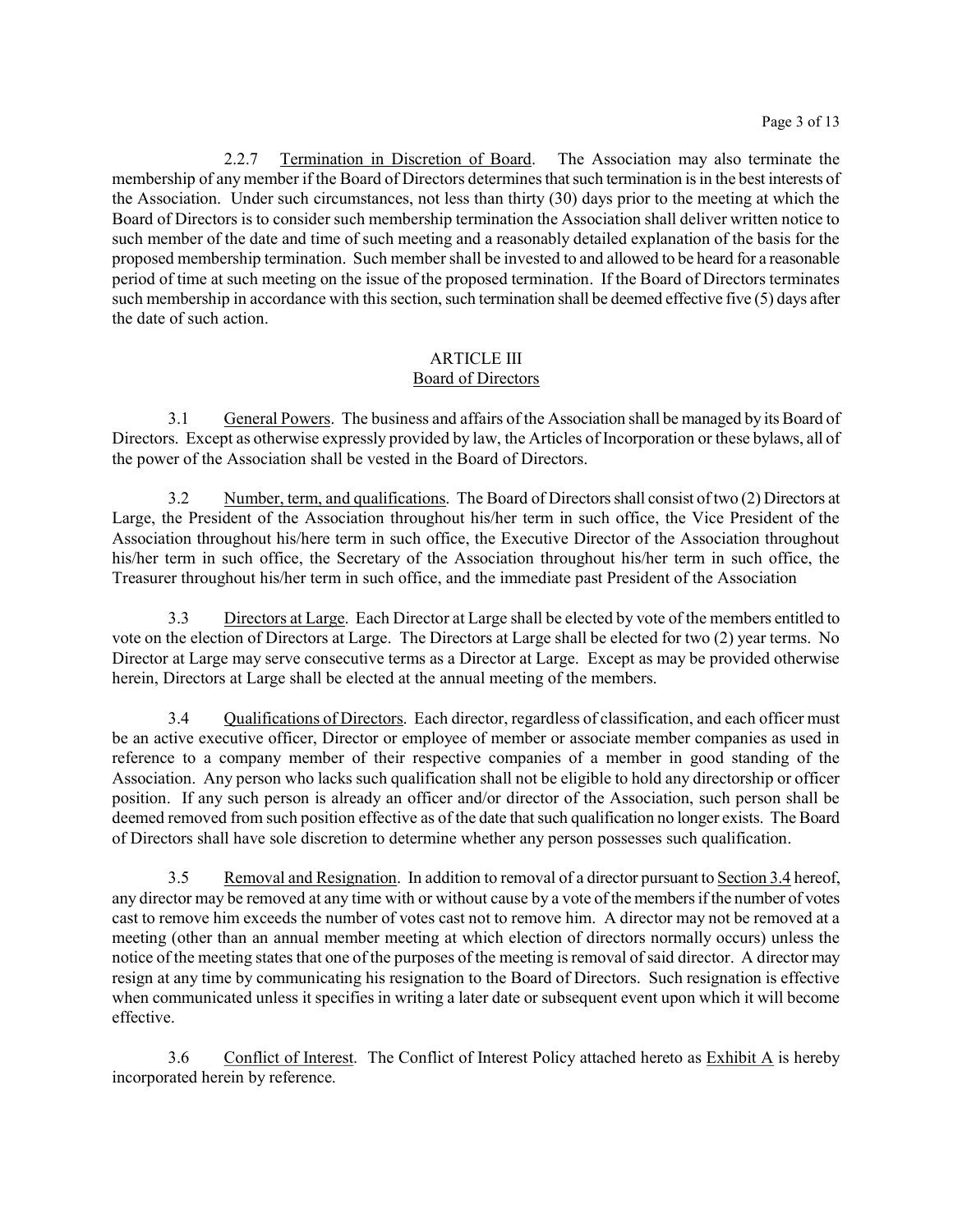3.7 Vacancies. Any vacancy occurring on the Board of Directors with respect to the seat of a Director at Large may be filled by the affirmative vote of a majority of the remaining directors, even though less than a quorum, or by the sole remaining director. The term of a director elected to fill a vacancy shall expire at the end of the term of the vacating director at large.

3.8 Compensation. The Board of Directors may not compensate directors for their services but may provide for the payment of any or all expenses incurred by directors in attending regular and special meetings of the Board of Directors. In addition, the member company represented by the Treasurer and Secretary may receive a discount applied against membership dues. This provision shall not preclude directors from serving the Association in other capacities and receiving compensation for such other services.

## ARTICLE IV Meetings of Directors

4.1 Regular meetings. A regular meeting of the Board of Directors shall be held not less often that annually. In addition, the Board of Directors may provide, by resolution, the time and place, either within or without the State of North Carolina, for the holding of additional regular meetings.

4.2 Special meetings. Special meetings of the Board of Directors may be called by or at the request of the President or any one director. Such a meeting may be held either within or without the State of North Carolina, as fixed by the person or persons calling the meeting.

4.3 Notice of meetings. Regular meetings of the Board of Directors may be held without notice. The person or persons calling a special meeting of the Board of Directors shall, at least 24 hours before the meeting, give notice thereof by any usual means of communication. Notice of a regular or special meeting need not specify the purpose for which the meeting is called. Notice of an adjourned meeting need not be given if the time and place are fixed at the meeting at which adjournment is taken and if the period of adjournment does not exceed 10 days in any one adjournment.

4.4 Waiver of notice. Any director may waive notice of any meeting, either before or after the meeting. Except as set forth in the next sentence, a waiver of notice shall be in writing and shall be filed by the Secretary with the corporate records or as part of the minutes of the meeting. The attendance by a director at a meeting shall constitute a waiver of notice of such meeting, except where a director at the beginning of the meeting (or promptly upon his arrival) objects to the holding of the meeting or transacting business at the meeting and does not vote for or assent to any action taken at the meeting.

4.5 Quorum. A majority of the number of directors fixed by these Bylaws or, if the size of the board varies, a majority of the number of directors in office immediately before the meeting begins shall constitute a quorum for the transaction of business at any meeting of the Board of Directors.

4.6 Manner of acting. Except as otherwise provided in these bylaws or as required by law, the act of the majority of the directors present at a meeting at which a quorum is present shall be the act of the Board of Directors. In the event of a deadlock among the Directors which makes it impossible to obtain a majority vote, the Directors shall either (1) agree on an independent third party or arbitrator whose decision shall be final and binding upon the Board, or (2) seek judicial dissolution of the Association in accordance with the provisions of the North Carolina Business Association Act, as in effect from time to time.

4.7 Presumption of assent. A director of the Association who is present at a meeting of the Board of Directors at which action on any corporate matter is taken shall be presumed to have assented to the action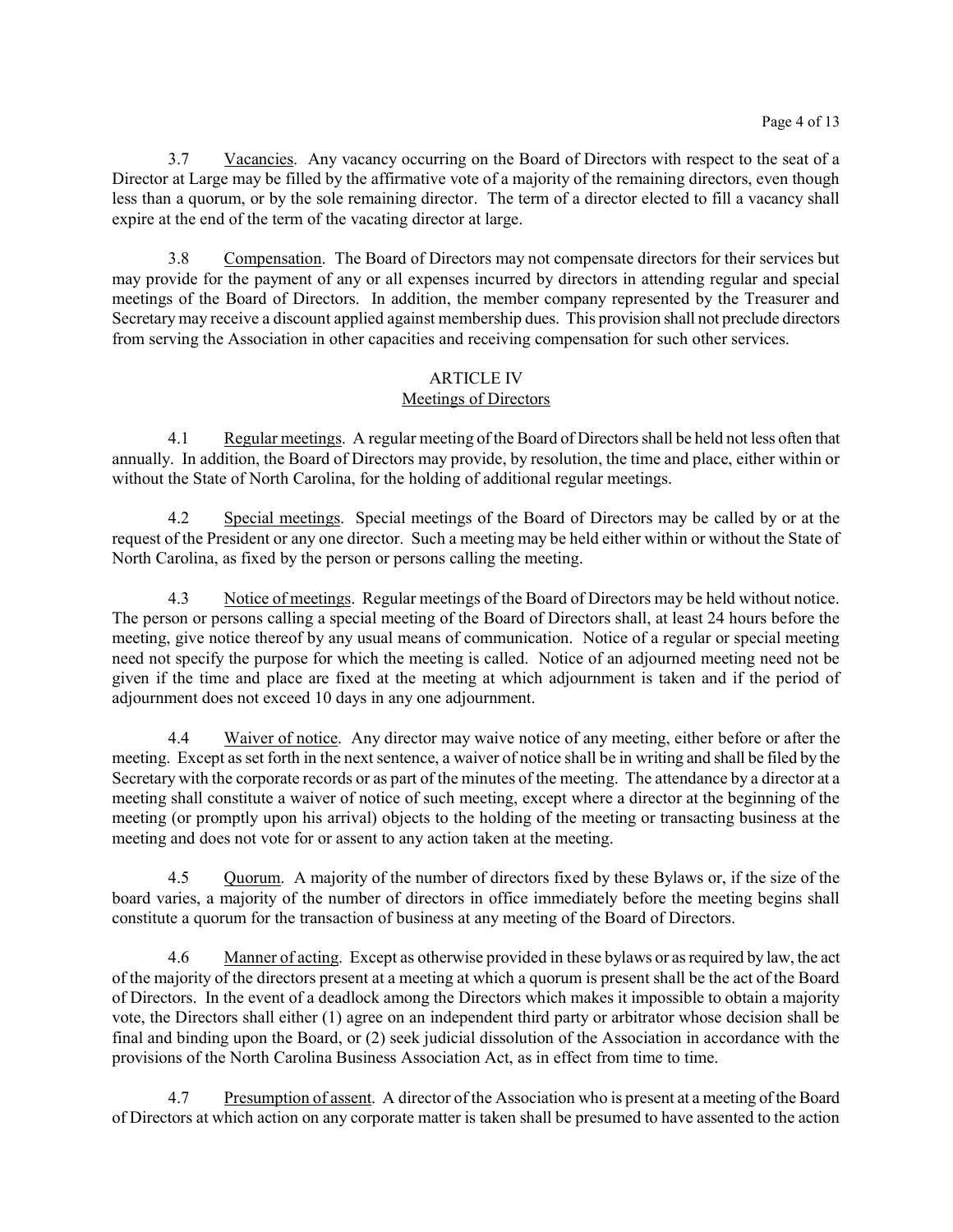taken unless (a) he objects to holding the meeting or transacting business at the meeting at the outset, (b) his dissent or abstention from the action is entered in the minutes of the meeting, or (c) he files his written dissent to or abstention from such action with the person acting as the secretary of the meeting before the adjournment thereof or forwards his written dissent by registered mail to the Secretary of the Association immediately after the adjournment of the meeting. The right to dissent shall not apply to a director who voted in favor of such action.

4.8 Informal Action by Directors. Action taken by a majority of the directors without a meeting is nevertheless action of the Board of Directors if written consent to the action in question is signed by all of the directors and filed with the minutes of the proceedings of the Board of Directors, whether done before or after the action so taken.

4.9 Participation by telephone. Any one or more directors or members of a committee may participate in a meeting of the Board of Directors or committee by means of a conference telephone or similar communications device that allows all persons participating in the meeting to hear each other. Participation by this means shall be deemed presence in person at the meeting.

## ARTICLE V

## Meetings of Members

5.1 Annual Meetings. Annual meetings of the members shall be held at such date, time, and place, within or without the State of North Carolina, as shall be designated by the Board of Directors.

 5.2 Special Meetings. Special meetings of the members may be called at any time by the President or by the Executive Director. A special meeting of the members shall be called by the Board of Directors if the Secretary receives written, dated, and signed demands for a special meeting of the members, describing the purpose for which such meeting is to be held, from not less than ten percent (10%) of the members. The Board of Directors shall set the time, date, and place of such special meeting, which may be held within or without the State of North Carolina.

 5.3 Notices. A notice by any usual means of communication, stating the time, date, and place of any meeting of the members shall be delivered or mailed by the Secretary to each member. Such notice shall be delivered or mailed (a) in the case of a special meeting, not less than fifteen (15) nor more than forty five (45) days before the date of such meeting, and (b) in the case of an annual meeting, not less than thirty (30) nor more than ninety (90) days before such meeting. In the case of a special meeting, such notice shall include a description of the purposes of, and the matters to be considered at, such meeting.

5.4 Quorum. Thirty (30) percent of the members in good standing of the Association immediately before the meeting begins shall constitute a quorum for the transaction of business at any meeting of the members.

 5.5 Vote Required to Take Action. If a quorum exists at a meeting, action at such meeting shall be deemed approved if it receives the affirmative vote of more than fifty percent (50%) of the quorum.

# ARTICLE VI

# Committees

 6.1 General. In addition to the Executive Committee and the Nominating Committee, the Board of Directors or the President may create one or more committees to assist the Board of Directors in carrying out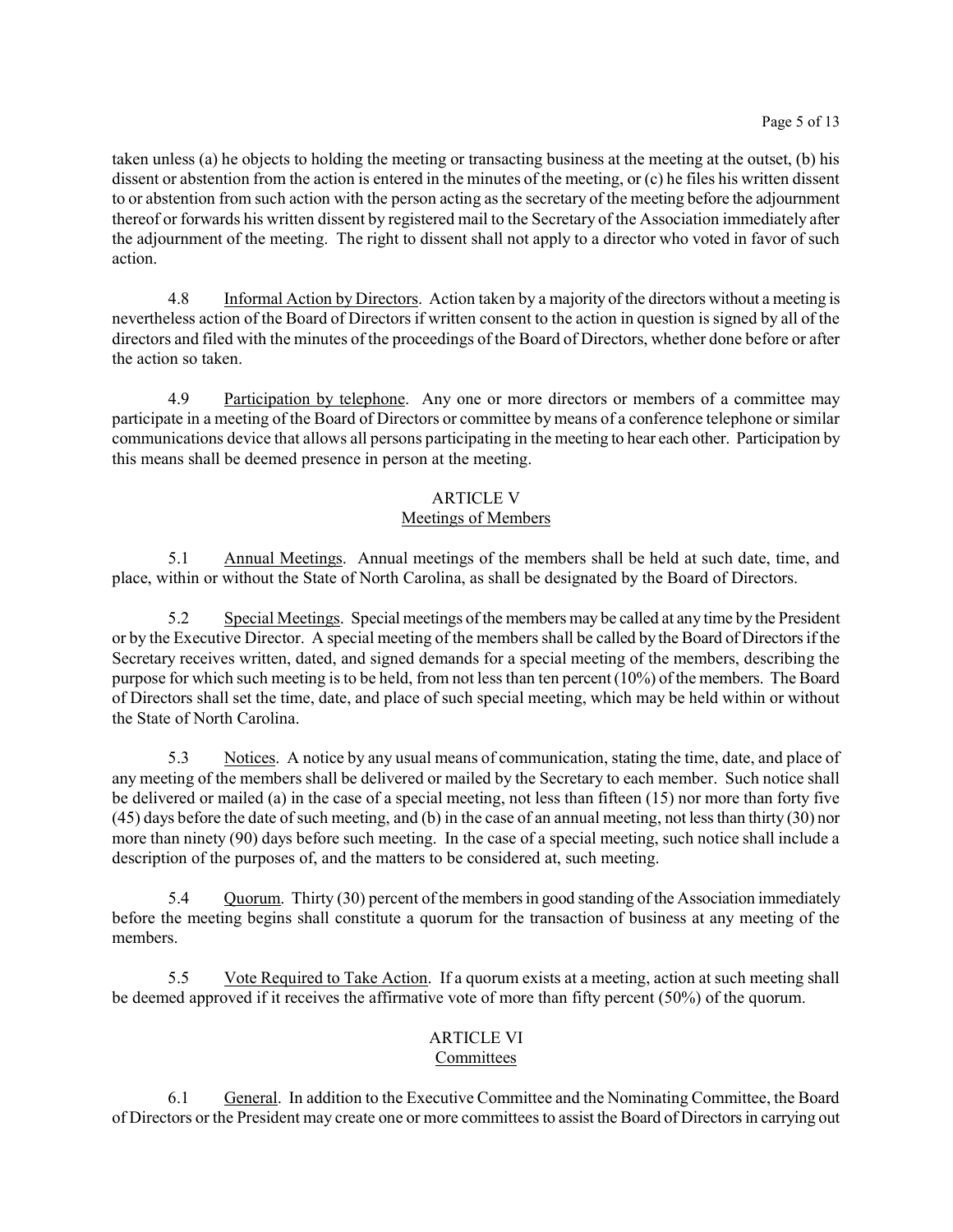its duties. In order to exercise the authority of the Board of Directors, a committee must have include at least two (2) directors and its creation and the appointment of its members must have been approved by the Board of Directors. The President shall appoint the chairman of each committee and shall service as an ex officio member of each committee.

 6.2 Executive Committee. The Executive Committee shall be composed of the following: (a) the President and the Vice President, each of whom shall serve for so long as they hold such offices; (b) the immediate past President, who shall serve until there is a successor immediate past President; (c) the Treasurer; (d) the Secretary and (e) the Executive Director. No person shall be qualified to serve on the Executive Committee at any time that such person is not an active executive officer, Director or employee of member or associate member companies as used in reference to a company member of their respective companies of a member in good standing of the Association. The Executive Committee shall have the duty and responsibility to act for the Board of Directors between meetings of the Board of Directors on all matters appropriate for action by the Board of Directors and shall have, to the fullest extent permitted by law, the authority of the Board of Directors to exercise all corporate powers and to manage the business and affairs of the Association. Notwithstanding the foregoing or any provision in these bylaws to the contrary, the Executive Committee shall not: approve or propose to members action that is not required to be approved by the members, including, but not limited to, dissolution, merger, or sale, pledge, or transfer of all or substantially all of the Association's assets; elect, appoint, or remove any director and/or fill vacancies on the Board of Directors or on any committee created or appointed by the Board of Directors; or adopt, amend, repeal, or waive any provision of thee bylaws. Meetings of the Executive Committee may be called by the President or a majority of the members of the Executive Committee. Notwithstanding any provision to the contrary in these bylaws, three (3) members of the Executive Committee shall constitute a quorum of the Executive Committee.

 6.3 Nominating Committee. The Nominating Committee shall be appointed annually by the President, who shall also be a member of the Nominating Committee, along with the immediate past President. The President shall serve as the chairman of the Nominating Committee. It shall be the duty of the Nominating Committee to submit a slate of nominees for the various offices to the members at its annual members. Notwithstanding any provision to the contrary in these bylaws to the contrary, three (3) members of the Nominating Committee shall constitute a quorum of the Nominating Committee.

#### ARTICLE VII **Officers**

7.1 Officers of the Association. The officers of the Association shall consist of a President, a Treasurer, and a Secretary. Other officers, including a Chief Executive Officer, a Chief Operating Officer, a Chairman and Vice Chairman of the Board of Directors (as provided in Article III), one or more Vice Presidents (whose seniority and titles, including Executive Vice Presidents and Senior Vice Presidents, may be specified by the Board of Directors), Assistant Secretaries, and Assistant Treasurers, may from time to time be elected by the Board of Directors. Any two or more offices, except President and Secretary, Chief Executive Officer and Secretary, and Chief Operating Officer and Secretary, may be held by the same person. No officer may act in more than one capacity where the action of two or more officers is required. The Executive Director shall also be an officer of the Association.

7.2 Election and Term. The officers of the Association shall be elected by the members and each officer shall hold office for two (2) years. No office shall be held for consecutive terms, except Treasurer, Secretary, and Executive Director.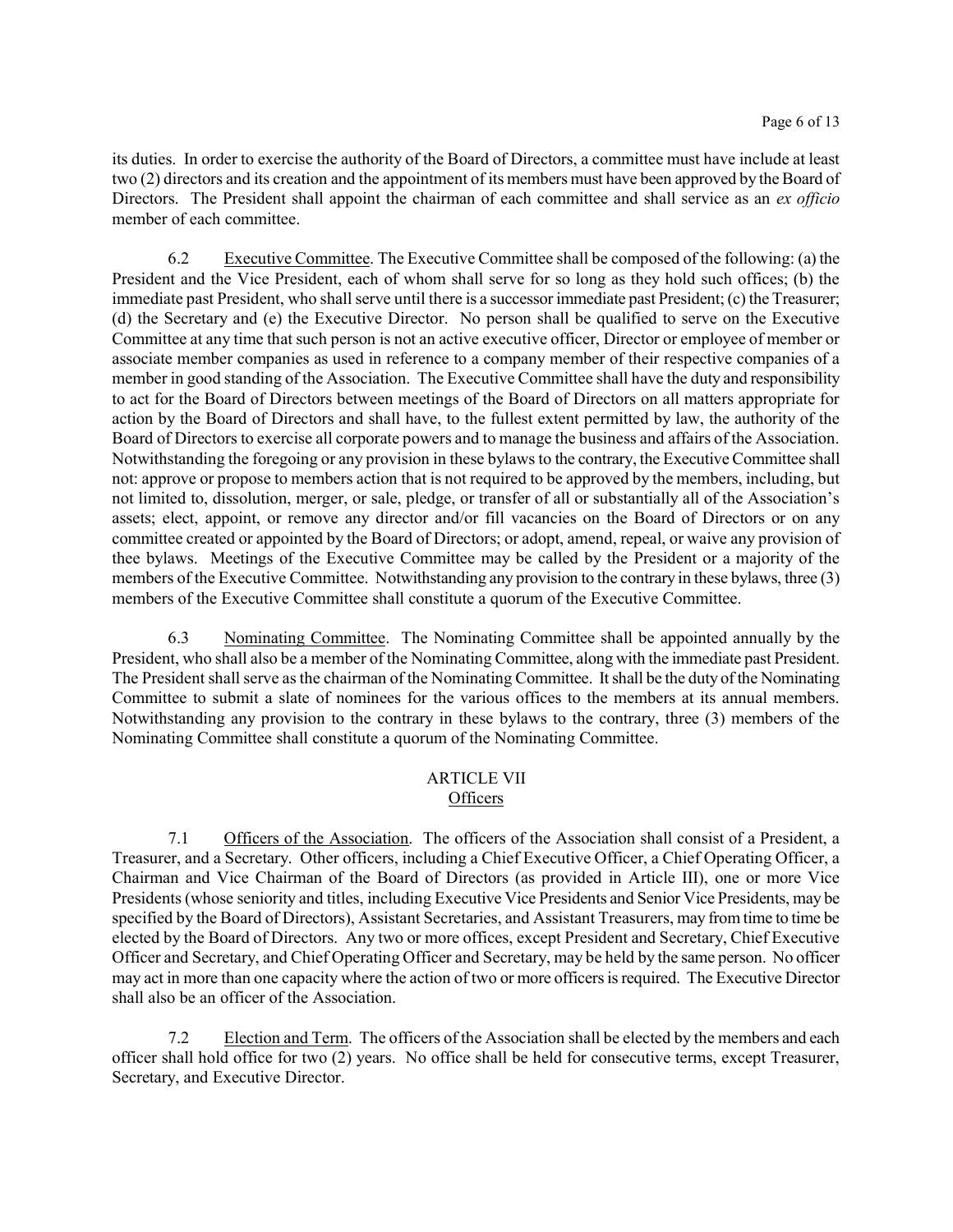7.3 Compensation. The compensation of all officers of the Association shall be fixed by the Board of Directors and no officer shall serve the Association in any other capacity and receive compensation therefor unless such additional compensation is authorized by the Board of Directors prior to the rendition of such services.

7.4 Removal and resignation. Any officer or agent elected by the members may be removed by the Board of Directors with cause, but such removal shall be without prejudice to the contract rights, if any, of the person so removed. An officer may resign at any time, by communicating his resignation to the Association, but such resignation shall be without prejudice to the contract rights, if any, of the Association with such officer.

7.5 Bonds. The Board of Directors may by resolution require any officer, agent, or employee of the Association to give bond to the Association, with sufficient sureties, conditioned on the faithful performance of the duties of his respective office or position, and to comply with such other conditions as may from time to time be required by the Board of Directors.

7.6 Chief Executive Officer. If the Board of Directors elects a Chief Executive Officer, that person shall be the principal executive officer of the Association and shall be primarily responsible for the implementation of policies of the Board of Directors. He/she shall have authority over the general management and direction of the business and operations of the Association and its divisions, if any, subject only to the ultimate authority of the Board of Directors. The Chief Executive Officer shall have all rights, powers, authority and duties of the President under these Bylaws or applicable law.

7.7 Chief Operating Officer. If the Board of Directors elects a Chief Operating Officer, that person, subject to any Chief Executive Officer, shall be the principal executive officer of the Association and shall be primarily responsible for the implementation of policies of the Board of Directors. He/she shall have authority over the general management and direction of the business and operations of the Association and its divisions, if any, subject only to the ultimate authority of the Board of Directors and any Chief Executive Officer. The Chief Operating Officer shall have all of the rights, powers, authority and duties of the President under these Bylaws or applicable law.

7.8 President. The President, subject to any Chief Executive Officer or Chief Operating Officer, shall be the principal executive officer of the Association and shall be primarily responsible for the implementation of policies of the Board of Directors and any Chief Executive Officer or Chief Operating Officer. In the absence of the Chairman and the Vice-Chairman of the Board and Chief Executive Officer and Chief Operating Officer, or if there are no such officers, the President shall preside at all corporate meetings. He/she may sign and execute in the name of the Association stock certificates, deeds, mortgages, bonds, contracts or other instruments except in cases where the signing and the execution thereof shall be expressly delegated by the Board of Directors or by these bylaws to some other officer or agent of the Association or shall be required by law otherwise to be signed or executed. In addition, he/she shall perform all duties incident to the office of the President and such other duties as from time to time may be assigned to him/her by the Board of Directors, the Chief Executive Officer or Chief Operating Officer.

7.9 Vice Presidents. Each Vice President, if any, shall have such powers and duties as may from time to time be assigned to him/her by the Chief Executive Officer, the Chief Operating Officer, the President, or the Board of Directors, or delegated to him/her by the Chief Executive Officer, the Chief Operating Officer, or the President. Any Vice President may sign and execute in the name of the Association deeds, mortgages, bonds, contracts, or other instruments authorized by the Board of Directors, except where the signing and execution of such documents shall be expressly delegated by the Board of Directors, the Chief Executive Officer, the Chief Operating Officer or the President to some other officer or agent of the Association or shall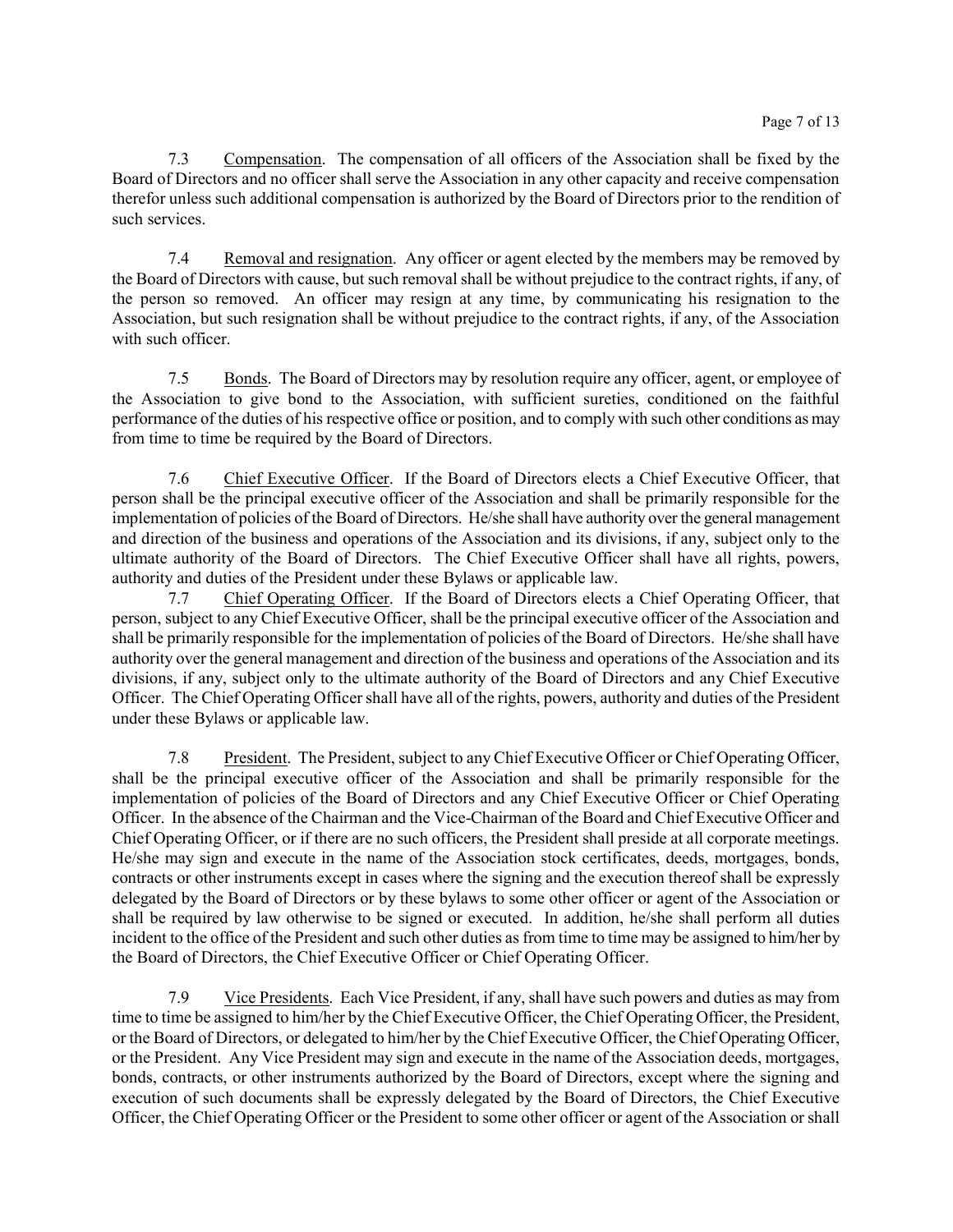be required by law or otherwise to be signed and executed. In the absence of the Chief Executive Officer, Chief Operating Officer, or President, or in the event of their death, or their inability or refusal to act, first the Executive Vice President, if any, and then the Vice Presidents in the order of their length of service as Vice Presidents, unless otherwise determined by the Board of Directors, shall perform the duties of the President, and when so acting shall have all powers of and be subject to all the restrictions upon the President.

7.10 Secretary. The Secretary shall keep the minutes of the meetings of the Board of Directors. When requested, he/she shall also act as secretary of the meetings of any committee of the Board of Directors. He/she shall keep all minutes of all such meetings in books designated for those purposes. The Secretary shall see that all notices are duly given in accordance with the provisions of these Bylaws or as required by law. He/she shall have custody of the deeds, leases, contracts and other important corporate documents and shall have charge of the books, records and papers of the Association relating to its organization and management as an Association. He/she shall have custody of the seal of the Association and see that the seal of the Association is affixed to all documents the execution of which on behalf of the Association under its seal is duly authorized. He/she shall in general perform all duties incident to the office of Secretary and such other duties as from time to time may be assigned to him by the Chief Executive Officer, the Chief Operating Officer, or the President, or by the Board of Directors or these Bylaws.

7.11 Assistant Secretaries. In the absence of the Secretary or in the event of his/her death, or his/her inability or refusal to act, any Assistant Secretary designated by the Chief Executive Officer, the Chief Operating Officer, or the President, unless otherwise determined by the Board of Directors, shall perform the duties of the Secretary and when so acting shall have all the powers of and be subject to all the restrictions upon the Secretary. The Assistant Secretaries shall perform such other duties as may be assigned to them by the Secretary, by the Chief Executive Officer, the Chief Operating Officer, or the President, or by the Board of Directors. Any Assistant Secretary may sign, with the President or a Vice President, documents authorized to be signed by the Secretary.

7.12 Treasurer. The Treasurer shall have charge of and be responsible for all funds and securities, receipts and disbursements of the Association, and shall deposit all money and securities of the Association in such banks and depositories as shall be designated by the Board of Directors pursuant to Article VI. He/she shall be responsible for (a) maintaining adequate financial accounts and records in accordance with generally accepted accounting principles; (b) preparing appropriate operating budgets and financial statements; (c) preparing and filing all tax returns required by law; (d) preparing a true statement of the Association's assets and liabilities as of the close of each fiscal year, all in reasonable detail, which statement shall be filed at the Association's registered office or principal place of business in the State of North Carolina within four months after the end of such fiscal year and kept available there for a period of at least ten years; and (e) performing all of the duties incident to the officer of Treasurer and such other duties as from time to time may be assigned to him/her by the Chief Executive Officer, the Chief Operating Officer, or the President, by the Board of Directors, by the Finance Committee or by these Bylaws. If the Treasurer is also serving as the Secretary, such person shall be deemed the Secretary-Treasurer.

7.13 Assistant Treasurers. In the absence of the Treasurer or in the event of his/her death, or his/her inability or refusal to act, the Assistant Treasurers in the order of their length of service as Assistant Treasurer, unless otherwise determined by the Board of Directors, shall perform the duties of the Treasurer, and when so acting shall have all the powers of and be subject to all the restrictions upon the Treasurer. They shall perform such other duties as may be assigned to them by the Treasurer, by the Chief Executive Officer, the Chief Operating Officer, or the President, by the Board of Directors or by the Finance Committee.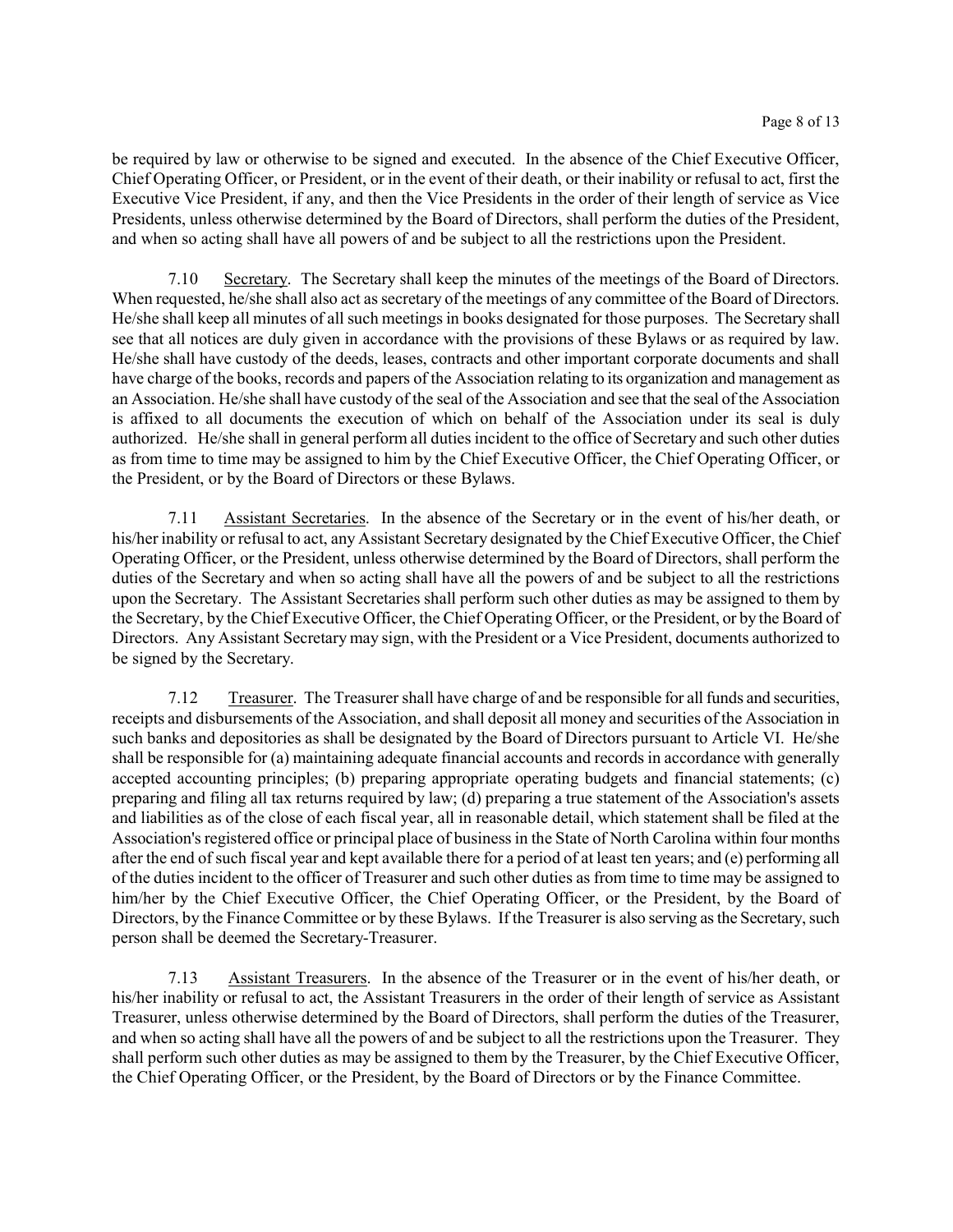7.14 Executive Director. The Executive Director shall be the chief staff executive and shall function as the Chief Operating Officer and the chief administrative officer. The Executive Director shall have general charge of, and authority over, the business and affairs of the Association and shall report directly to the President. The Executive Director shall be elected by the Board of Directors at any time that the Board of Director declares such office to be vacant. The Executive Director shall serve and be removed and replaced at the pleasure of the Board of Directors.

## ARTICLE VIII

## Contracts, Loans, Checks and Deposits

8.1 Contracts. The Board of Directors may authorize any officer or officers, agent or agents, to enter into any contract or execute and deliver any instrument in the name of and on behalf of the Association, and such authority may be general or confined to specific instances.

8.2 Loans. No loans shall be contracted on behalf of the Association and no evidence of indebtedness shall be issued in its name unless authorized by a resolution of the Board of Directors. Such authority may be general or confined to specific instances.

8.3 Checks and drafts. All checks, drafts or other for the payment of money issued in the name of the Association shall be signed by such officer or officers, agent or employees of the Association and in such manner, including facsimile signatures, as shall from time to time be determined by resolution of the Board of **Directors** 

8.4 Deposits. All funds of the Association not otherwise employed shall be deposited from time to time to the credit of the Association in such depositories as the Board of Directors may select.

## ARTICLE IX

## General Provisions

9.1 Waiver of Notice. In addition to provisions elsewhere in these Bylaws regarding waiver of notice, whenever any notice is required to be given to any director by law, by the Articles of Incorporation or by these Bylaws, a waiver thereof in writing signed by the person or persons entitled to such notice, whether before or after the time stated therein, shall be equivalent to the giving of such notice.

9.2 Fiscal year. The fiscal year of the Association shall be as fixed by the Board of Directors.

9.3 Amendment of Bylaws. Except as otherwise provided by law, by the Articles of Incorporation or herein, these Bylaws may be amended or repealed and new bylaws may be adopted by the affirmative vote of a majority of the directors then holding office at any regular or special meeting of the Board of Directors.

## ARTICLE X

#### Business League

 $10.1$  Section  $501(c)(6)$ . The Association is organized exclusively for operation as a business league qualifying as such under section  $501(c)(6)$  of the Internal Revenue Code of 1986, as amended (the "Code"), or the corresponding section of any future federal tax code.

10.2 Dissolution. Upon the dissolution of the Association, assets shall be distributed for one or more charitable purposes within the meaning of section 501(c)(3) of the Code, or the corresponding section of any future federal tax code, or shall be distributed to the federal government, or to a state or local government,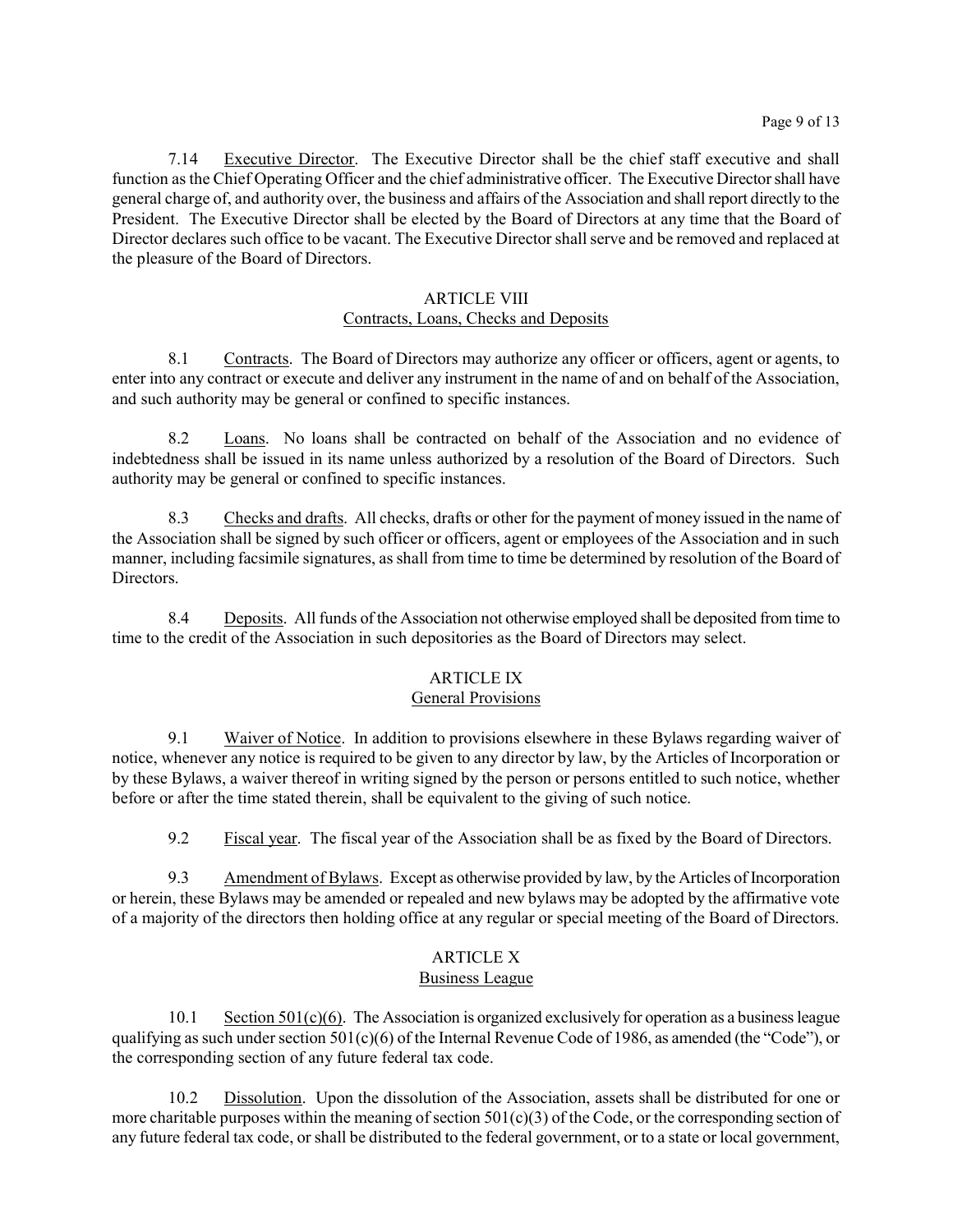for a public purpose. Any such assets not so disposed of shall be disposed of by a Court of Competent Jurisdiction of the county in which the principal office of the Association is then located, exclusively for such purposes or to such organization or organizations, as said Court shall determine, which are organized and operated exclusively for such purposes.

 10.3 No Private Inurement. No part of the net earnings of the Association shall inure to the benefit of, or be distributable to, its members (if any), trustees, officers, or other private persons, except that the Association shall be authorized and empowered to pay reasonable compensation for services rendered and to make payments and distributions in furtherance of the purposes set forth in these bylaws and the Articles of Incorporation. No substantial part of the activities of the Association shall be the carrying on of propaganda, or otherwise attempting to influence legislation, and the Association shall not participate in, or intervene in (including the publishing or distribution of statements), any political campaign on behalf of or in opposition to any candidate for public office. Notwithstanding any other provision of these bylaws or the Articles of Incorporation, the Association shall not carry on any other activities not permitted to be carried on by a corporation exempt from federal income tax under section  $501(c)(6)$  of the Code, or the corresponding section of any future federal tax code.

## ARTICLE XI Amendment and Restatement

 These bylaws amend, restated, and supersede any and all previous bylaws of the Association, including any and all prior amendments thereto.

Made effective this the 3rd day of June, 2009.

TION OF MUTUAL INSURANCE COMPANIES, INC. ASSOCI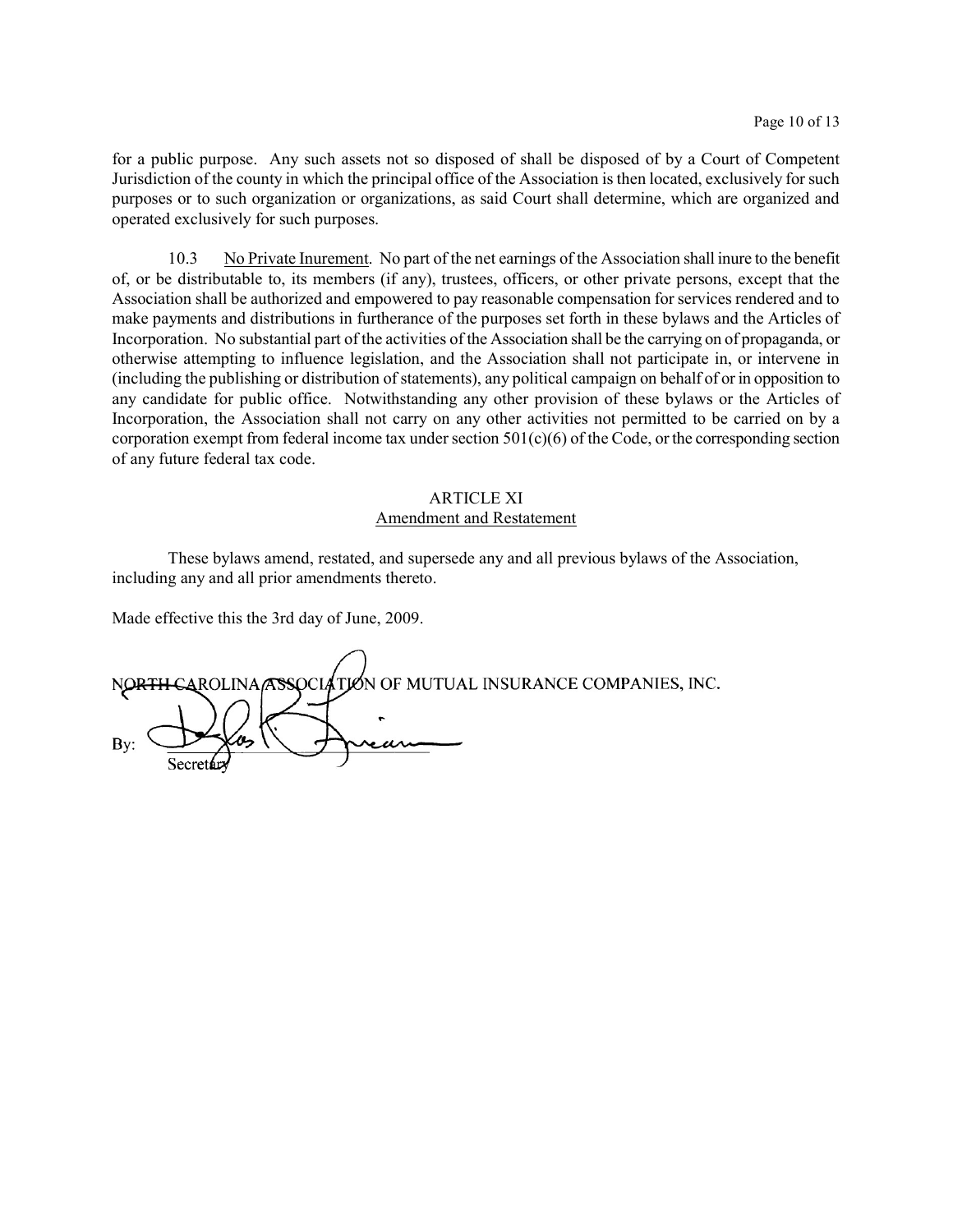Exhibit A

## NORTH CAROLINA ASSOCIATION OF MUTUAL INSURANCE COMPANIES, INCORPORATED

## Article I Purpose

This conflict of interest policy of North Carolina Association of Mutual Insurance Companies (the "Organization") is to protect the Organization's interest when it is contemplating entering into a transaction or arrangement that might benefit the private interest of an officer or director of the Organization or might result in a possible excess benefit transaction. This policy is intended to supplement but not replace any applicable state and federal laws governing conflict of interest applicable to nonprofit and charitable organizations.

## Article II **Definitions**

#### 1. Interested Person

Any director, principal officer, or member of a committee with governing board delegated powers, who has a direct or indirect financial interest, as defined below, is an interested person.

#### 2. Financial Interest

A person has a financial interest if the person has, directly or indirectly, through business, investment, or family:

a. An ownership or investment interest in any entity with which the Organization has a transaction or arrangement,

b. A compensation arrangement with the Organization or with any entity or individual with which the Organization has a transaction or arrangement, or

c. A potential ownership or investment interest in, or compensation arrangement with, any entity or individual with which the Organization is negotiating a transaction or arrangement. Compensation includes direct and indirect remuneration as well as gifts or favors that are not insubstantial. A financial interest is not necessarily a conflict of interest. Under Article III, Section 2, a person who has a financial interest may have a conflict of interest only if the appropriate governing board or committee decides that a conflict of interest exists.

#### Article III **Procedures**

## 1. Duty to Disclose

In connection with any actual or possible conflict of interest, an interested person must disclose the existence of the financial interest and be given the opportunity to disclose all material facts to the directors and members of committees with governing board delegated powers considering the proposed transaction or arrangement.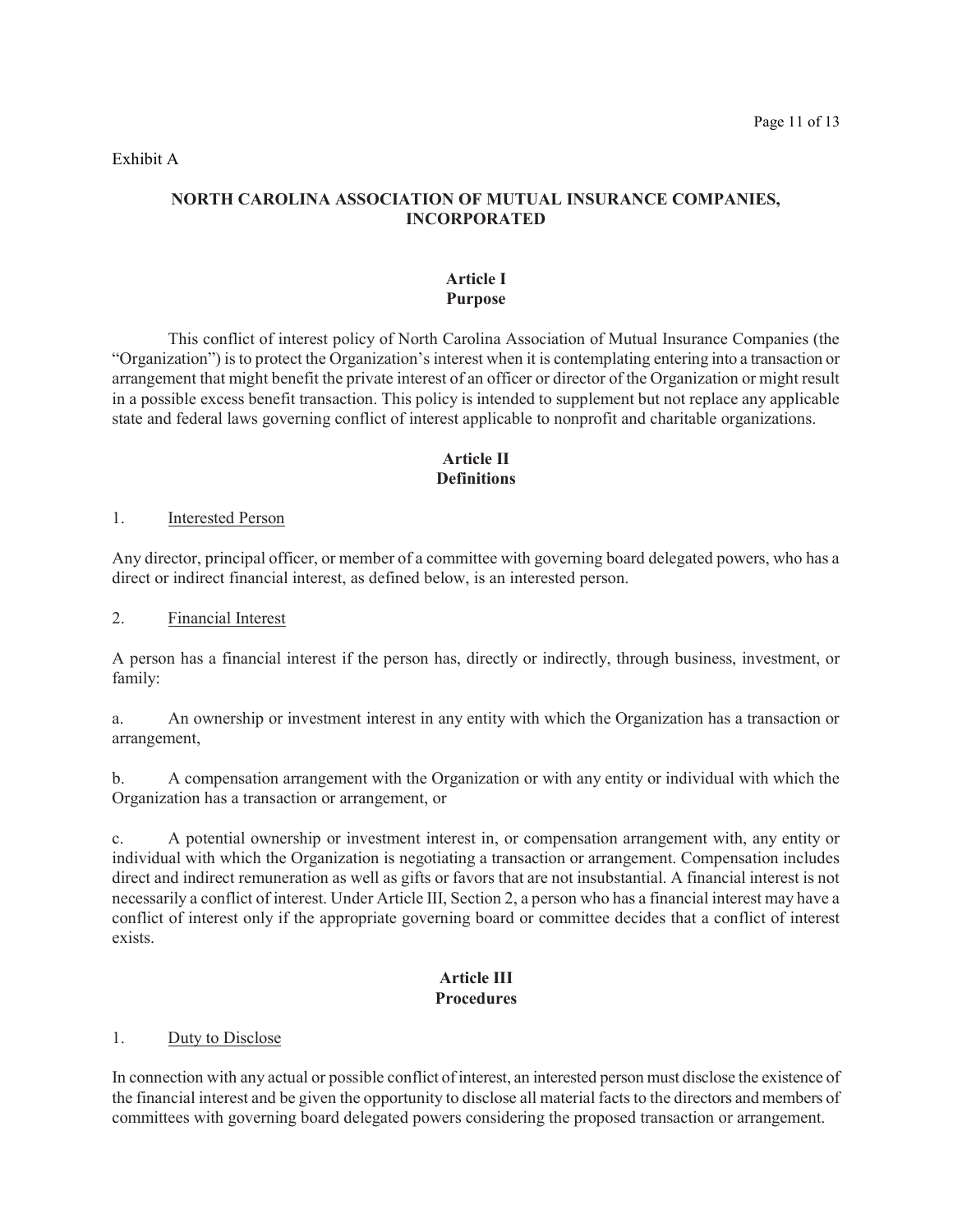# 2. Determining Whether a Conflict of Interest Exists

After disclosure of the financial interest and all material facts, and after any discussion with the interested person, he/she shall leave the governing board or committee meeting while the determination of a conflict of interest is discussed and voted upon. The remaining board or committee members shall decide if a conflict of interest exists.

# 3. Procedures for Addressing the Conflict of Interest

a. An interested person may make a presentation at the governing board or committee meeting, but after the presentation, he/she shall leave the meeting during the discussion of, and the vote on, the transaction or arrangement involving the possible conflict of interest.

b. The chairperson of the governing board or committee shall, if appropriate, appoint a disinterested person or committee to investigate alternatives to the proposed transaction or arrangement.

c. After exercising due diligence, the governing board or committee shall determine whether the Organization can obtain with reasonable efforts a more advantageous transaction or arrangement from a person or entity that would not give rise to a conflict of interest.

d. If a more advantageous transaction or arrangement is not reasonably possible under circumstances not producing a conflict of interest, the governing board or committee shall determine by a majority vote of the disinterested directors whether the transaction or arrangement is in the Organization's best interest, for its own benefit, and whether it is fair and reasonable. In conformity with the above determination it shall make its decision as to whether to enter into the transaction or arrangement.

# 4. Violations of the Conflicts of Interest Policy

a. If the governing board or committee has reasonable cause to believe a member has failed to disclose actual or possible conflicts of interest, it shall inform the member of the basis for such belief and afford the member an opportunity to explain the alleged failure to disclose.

b. If, after hearing the member's response and after making further investigation as warranted by the circumstances, the governing board or committee determines the member has failed to disclose an actual or possible conflict of interest, it shall take appropriate disciplinary and corrective action.

## Article IV Records of Proceedings

The minutes of the governing board and all committees with board delegated powers shall contain:

a. The names of the persons who disclosed or otherwise were found to have a financial interest in connection with an actual or possible conflict of interest, the nature of the financial interest, any action taken to determine whether a conflict of interest was present, and the governing board's or committee's decision as to whether a conflict of interest in fact existed.

b. The names of the persons who were present for discussions and votes relating to the transaction or arrangement, the content of the discussion, including any alternatives to the proposed transaction or arrangement, and a record of any votes taken in connection with the proceedings.